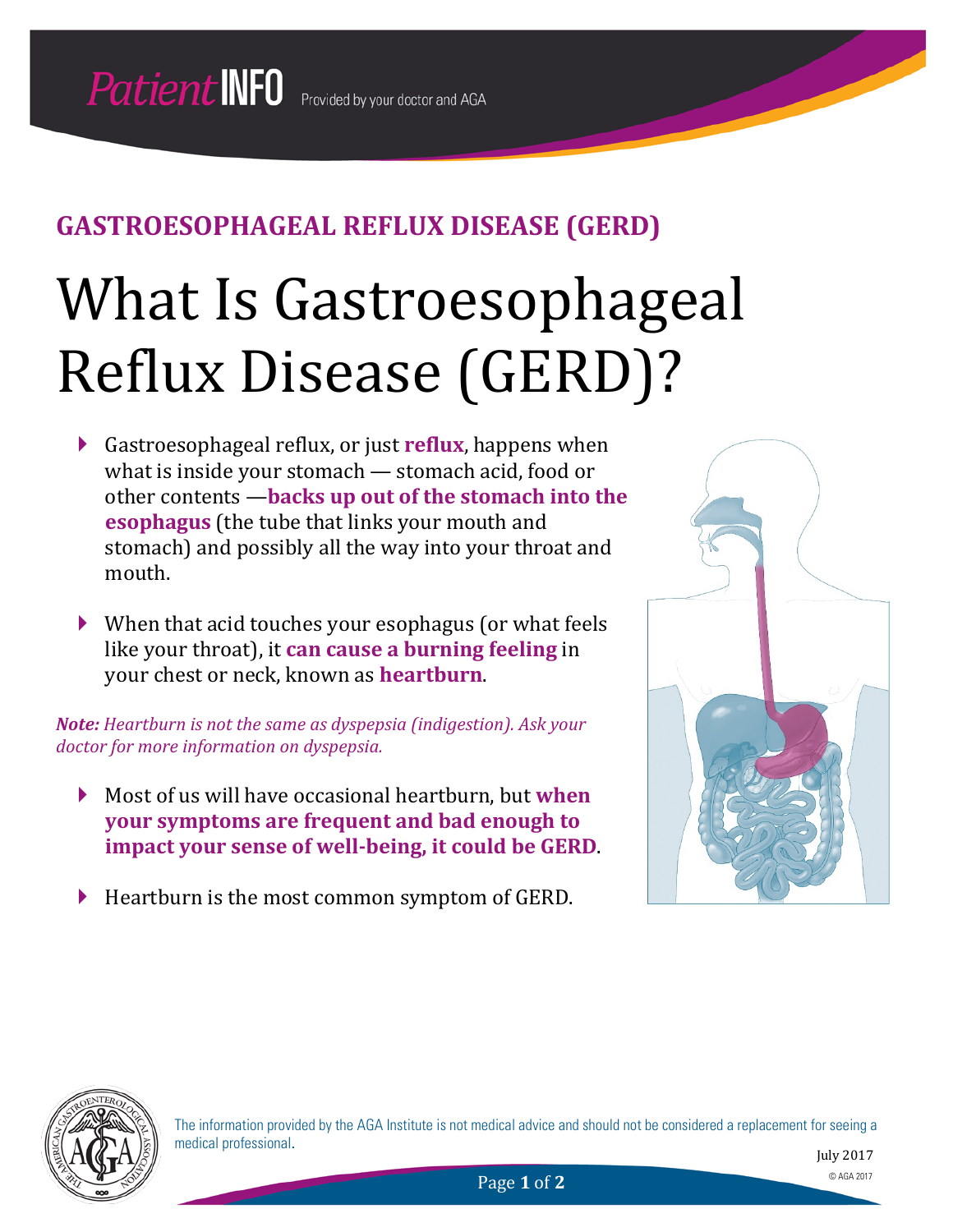

- While GERD is **not life threatening**, it **can greatly lower your quality of life** by impacting your daily activities, your sleep and what you are able to eat.
- **Heartburn can often be avoided through changing certain habits** (like when, how much and what you eat and drink).
- Occasional heartburn **can be treated with over-the-counter (OTC) medication**.
- If symptoms don't go away or get worse after a few weeks, **talk to a gastroenterologist**. You may need some tests to rule out other health issues.



The information provided by the AGA Institute is not medical advice and should not be considered a replacement for seeing a medical professional.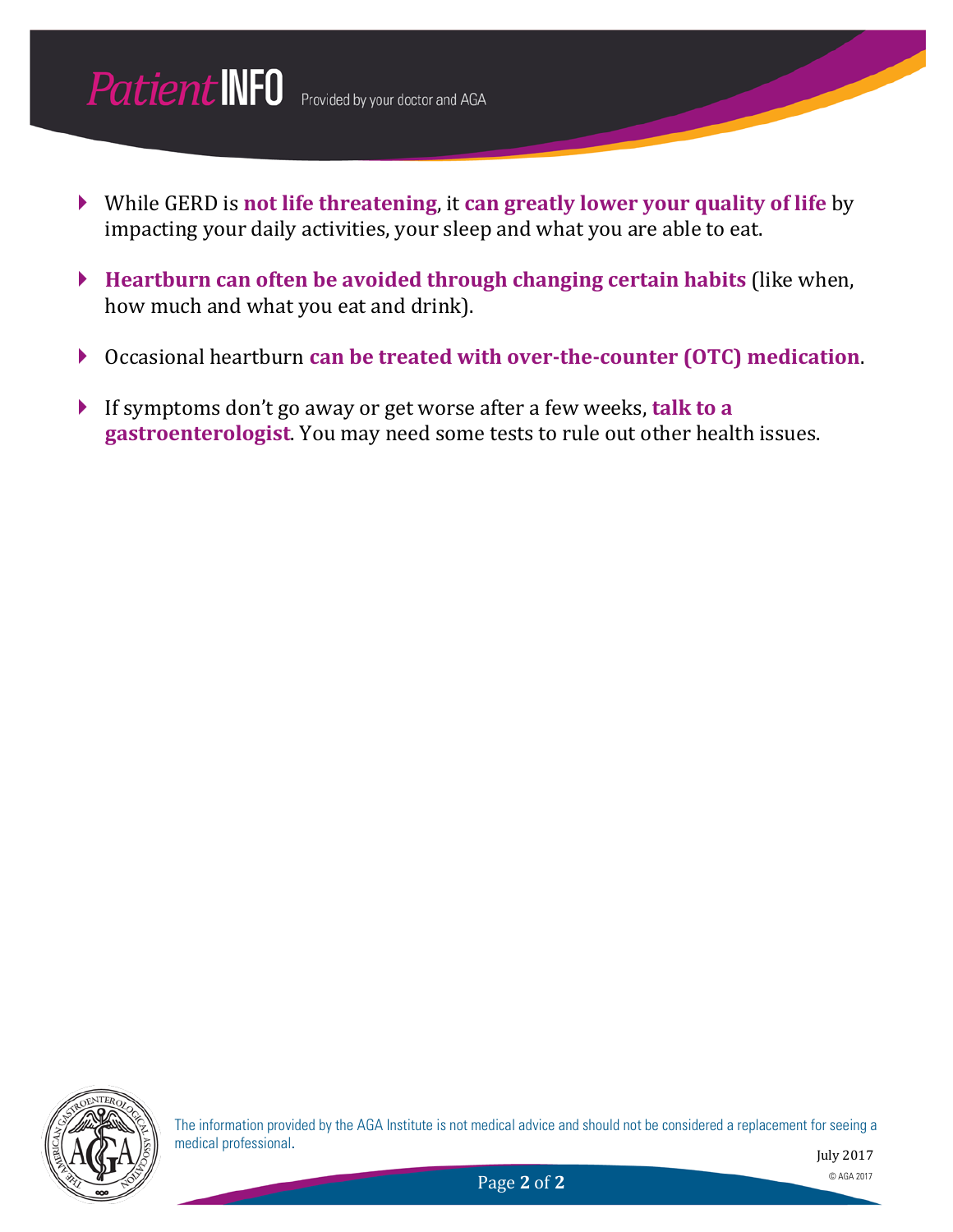# Symptoms

Each person may not feel gastroesophageal reflux disease (GERD) in the same way.

Common symptoms are:

- Heartburn.
	- **Burning pain** behind the chest that may move up toward the neck.
	- Burning pain that is worse when you are lying down or bending over.
	- Heartburn often happens after you eat.
- Feeling like **food is coming back up** into your mouth, maybe with a bitter taste.
- Sore throat that won't go away.
- Hoarseness (scratchy-sounding voice).
- Cough that won't go away.
- Asthma.
- Chest pain.
- Feeling like there is a lump in your throat.
- Pain when you swallow.
- Feeling as though food sticks in the throat when going down.
- Nausea.
- Frequent burping.
- Throwing up.



The information provided by the AGA Institute is not medical advice and should not be considered a replacement for seeing a medical professional.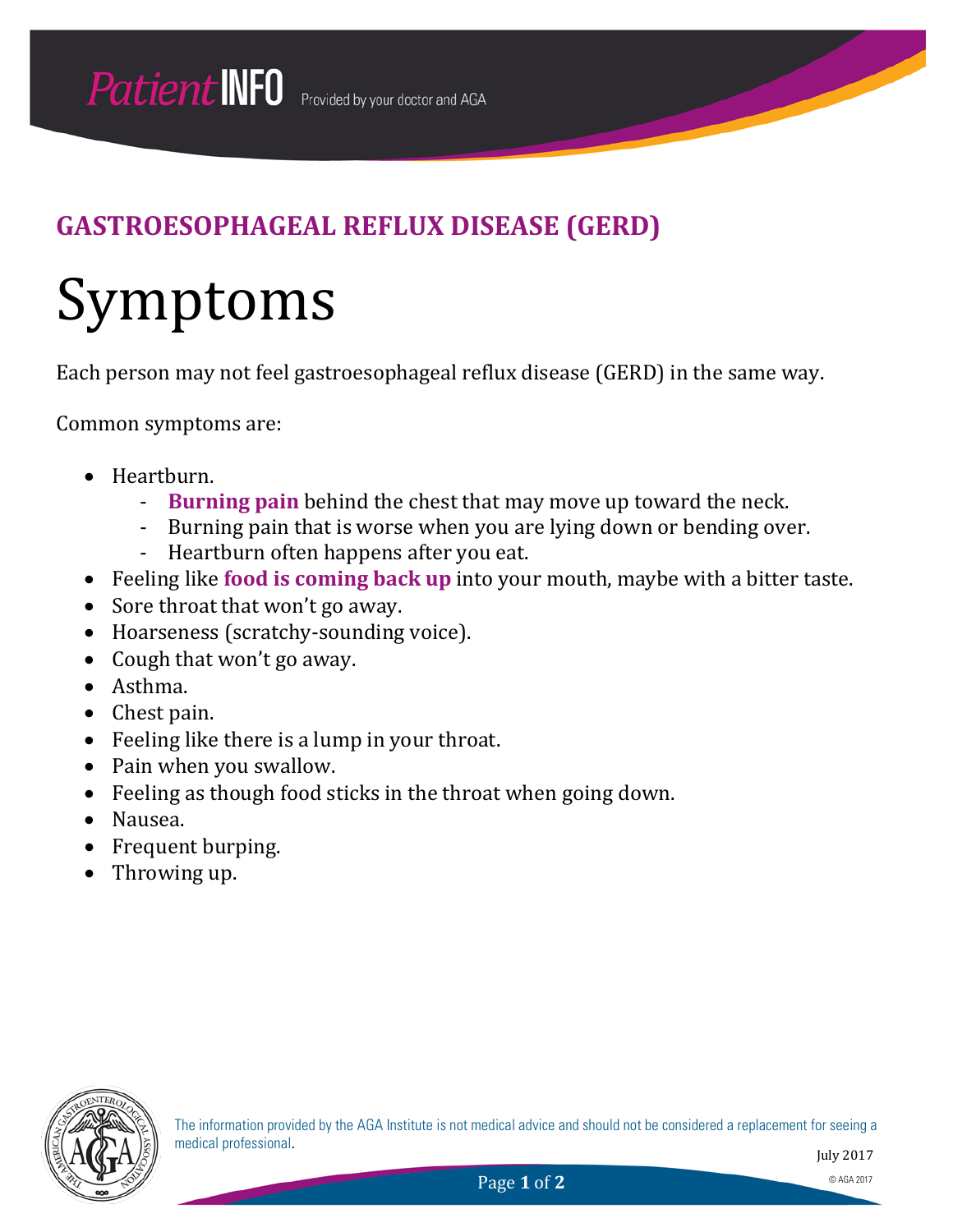

Certain alarm symptoms may point to complications or life-threatening problems. **Should you have any of these alarm-warning symptoms, talk to your doctor right away.**

- **Chest pain** with activity, such as climbing stairs.
- Losing weight without trying.
- Choking while eating or trouble swallowing food and liquids.
- Throwing up blood or material that looks like coffee grounds.
- Red or black stools.



The information provided by the AGA Institute is not medical advice and should not be considered a replacement for seeing a medical professional.

July 2017

Page 2 of 2 © AGA 2017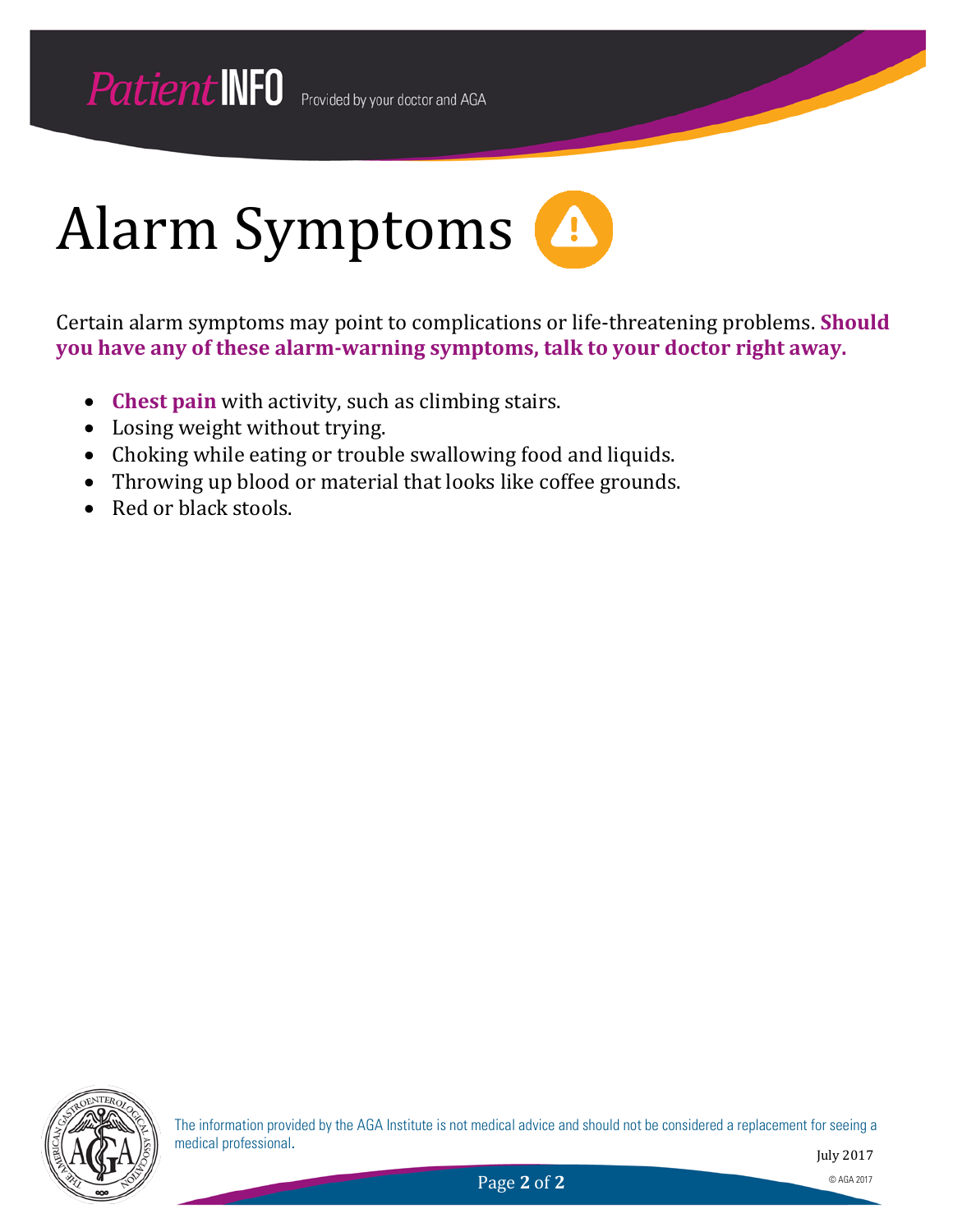## **Causes**

Many things can cause gastroesophageal reflux disease (GERD). Talk to your doctor about what might be causing your symptoms.

#### **Muscle Weakness**

- You have a muscle, the **lower esophageal sphincter (valve)**, which is found between your stomach and esophagus (the tube that links your mouth and stomach).
- **This muscle is meant to close** after food goes into your stomach and stay closed when you are not eating.
- If this muscle is weak, the valve does not work the right way and what is in your stomach can come back up (reflux).
- The muscle can become weak because of:
	- Being overweight, obese or pregnant.
	- Some medications (talk to your doctor and tell him or her exactly what you take).
	- Smoking.
	- Alcohol.
	- Getting older.

#### **Other Causes**

- Reflux can also be **worsened by some foods**, how fast you eat and how much you eat.
- A **hiatal hernia**, which is a bulging of the stomach into the chest through the hole in your diaphragm normally occupied by the lower esophageal sphincter, can cause reflux.
	- This condition is more common with aging and obesity.

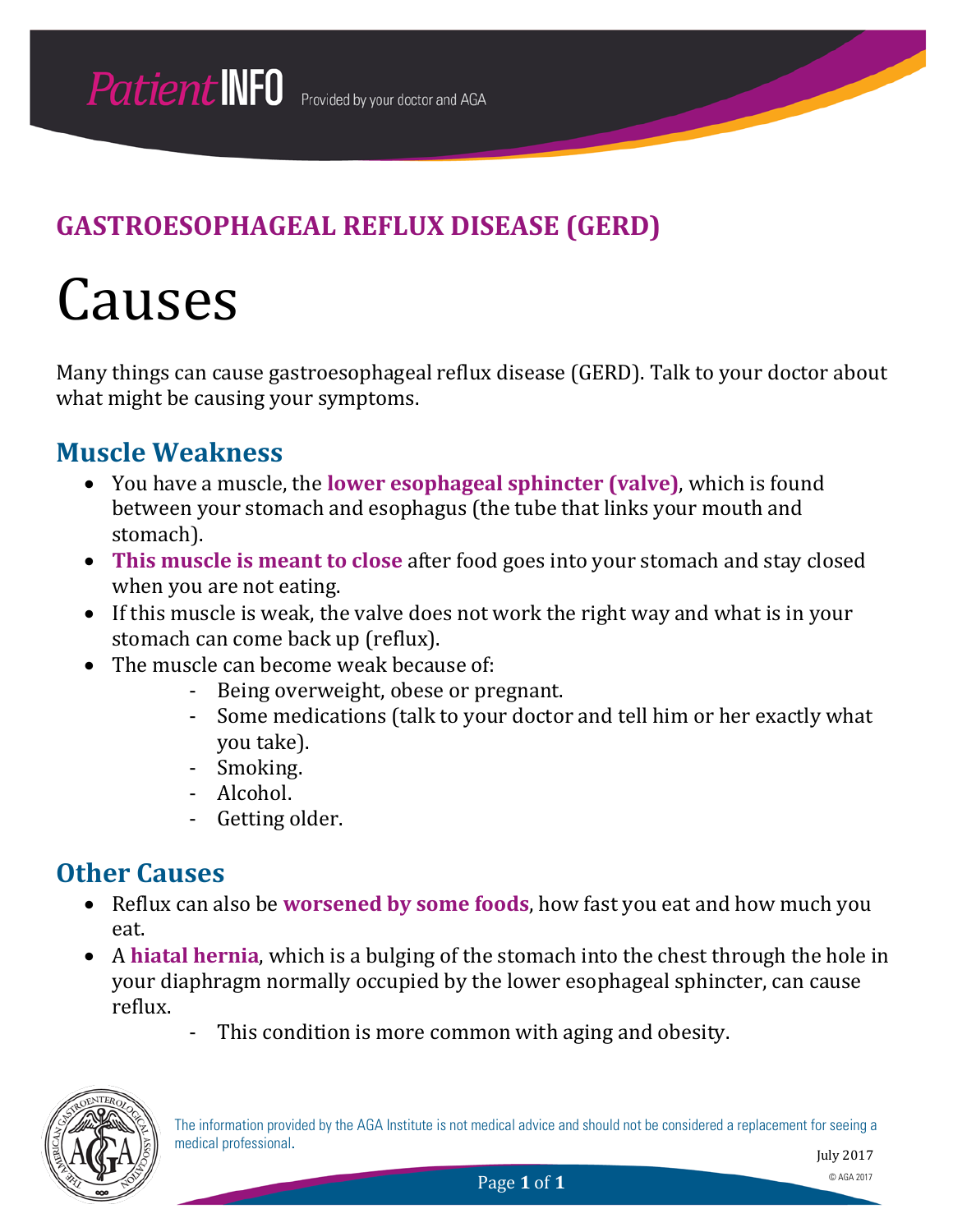# Getting Tested

There are many tests for gastroesophageal reflux disease (GERD). Not all patients with heartburn or GERD need testing. Your doctor **may choose to do one or more tests** to find out if GERD has hurt your esophagus (the tube that links your mouth and stomach) or is causing your symptoms.

**Testing can also help your health-care team guide your treatment.**

#### **Endoscopy With or Without Biopsy**

- An endoscopy is done to look inside your esophagus (tube linking your mouth and stomach) and small intestine, and to do a **biopsy** (taking a small piece of the tissue to look at under a microscope).
- You will be given medicine to block pain and make you feel relaxed and sleepy, so you won't feel much during the test.
- During the endoscopy, your gastroenterologist will use a long, thin (about the width of your little finger), flexible tube with a tiny camera on the end to look inside.
- The tube is passed through the mouth into the small intestine as your gastroenterologist does a careful exam.
- To learn more about endoscopy, **visit gastro.org/Patient-Care.**

#### **Other tests may be performed in special situations or if symptoms are hard to control.**



The information provided by the AGA Institute is not medical advice and should not be considered a replacement for seeing a medical professional.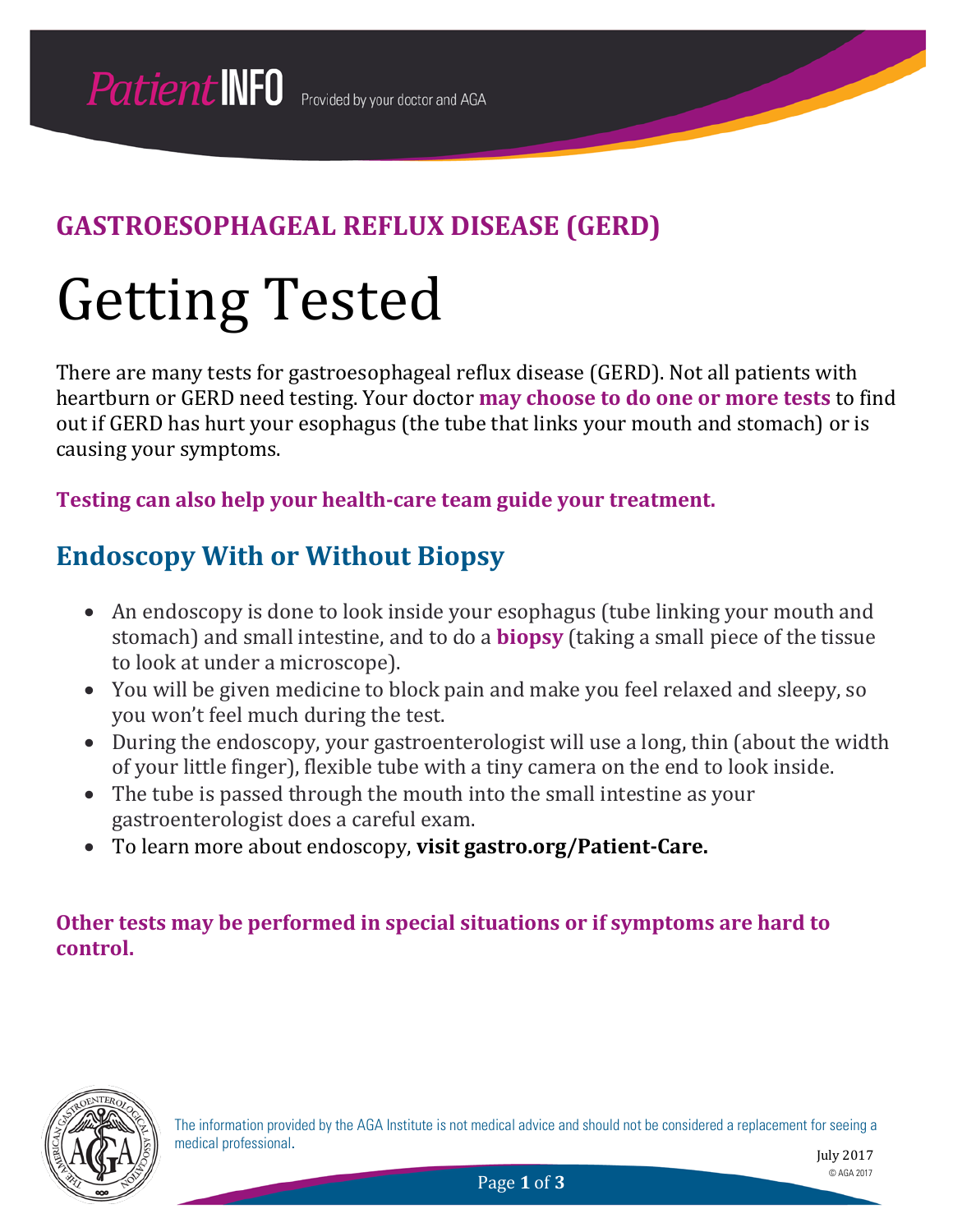#### **Esophageal Manometry**

- Manometry checks if the valve between your stomach and esophagus, that is meant to close after you eat (the lower esophageal sphincter), is weak.
- Manometry also **checks to see if the rest of the esophagus is working the right way**.
- During the test, a small, thin tube will be put through your nose and down your esophagus. This does not get in the way of your breathing.
- Once the tube is in place, you will be asked to swallow small amounts of water or gel as the machine records esophageal movements.

#### **PH-Impedance Monitoring**

- This test is to find out if you have abnormal reflux and if reflux is causing your symptoms.
- **It is very important to ask your doctor what medicines you should or should not take before and during this test.**
- The test goes on for 24 hours while you do your normal activities.
- This test is most often done in an outpatient center, often after an upper gastrointestinal (GI) endoscopy.
- A very thin tube with recording electrodes on it is put through your nose and down your esophagus. The tube detects reflux and measures the pH (acid levels) in the esophagus and sends the data to a recorder that you need to carry with you.
- Keeping a diary of what you eat, when you eat and how you feel is very important during the test.

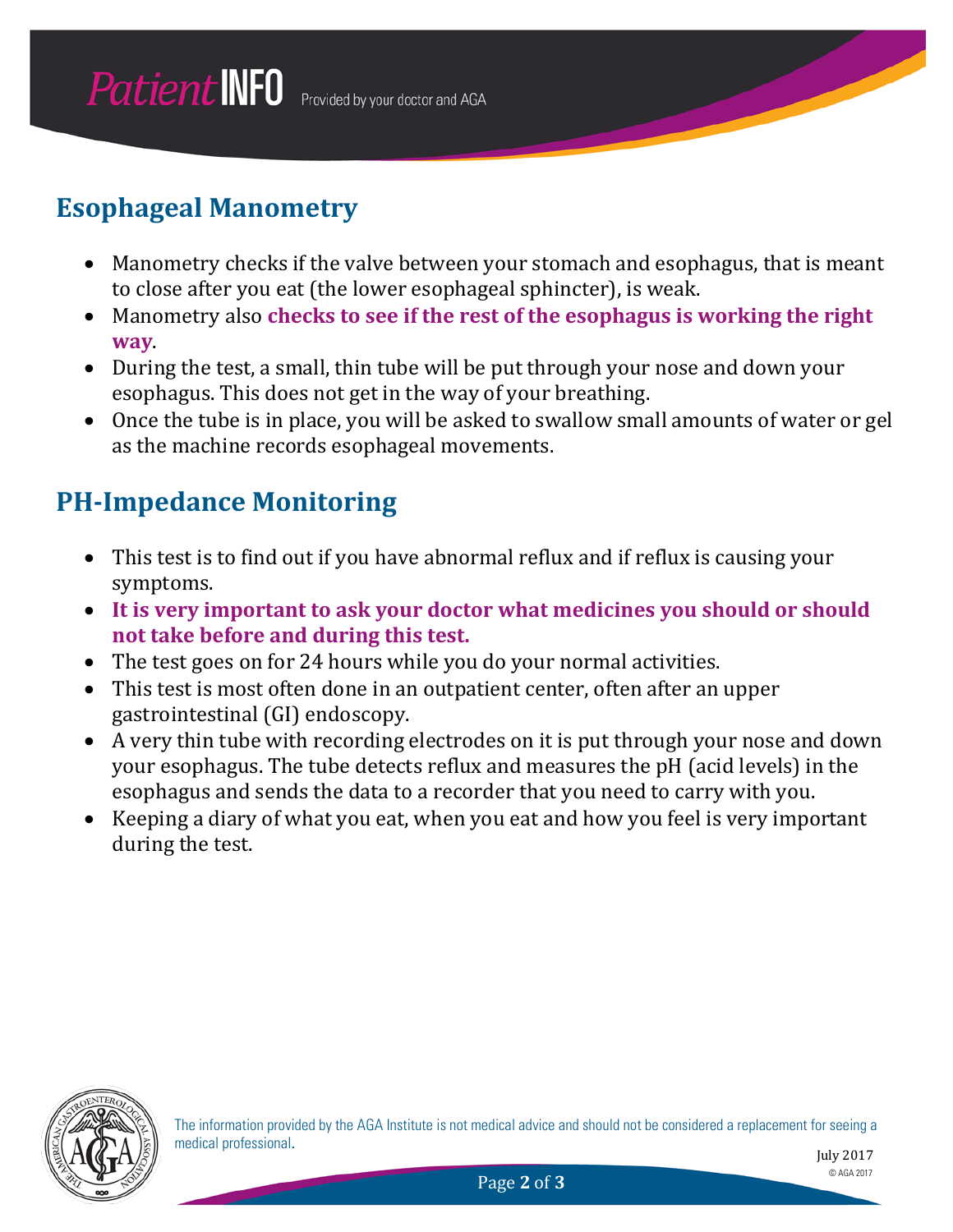## **Wireless Esophageal pH Monitoring**

- This test is like the other pH monitoring test, except there is no tube coming out your nose.
- **It is very important to ask your doctor what medicines you should or should not take before and during this test.**
- During an upper GI endoscopy, your doctor will attach a small capsule to the inside of your esophagus.
- The capsule will measure the acid levels in your esophagus and send the data to a receiver that you need to carry with you for 48–96 hours.
- Keeping a diary of what you eat, when you eat and how you feel is very important during the test.
- Your doctor will give you specifics on what to do.

#### **Barium Swallow and Upper GI Series**

- **This test is an X-ray that takes pictures of the esophagus, stomach, duodenum and small intestine.**
- You will need to drink a chalky liquid called barium while X-ray pictures are taken. The barium makes it easier for the doctor to see.
- These pictures can be used to make a diagnosis and plan more specific treatments.

#### GERD – What to Know:

- GERD is a health problem that does not go away after a few weeks.
- **The main symptom of GERD is heartburn.**
- Medications or changing certain eating habits can help ease the symptoms of GERD.
- If not cared for, GERD could lead to other health issues.



The information provided by the AGA Institute is not medical advice and should not be considered a replacement for seeing a medical professional.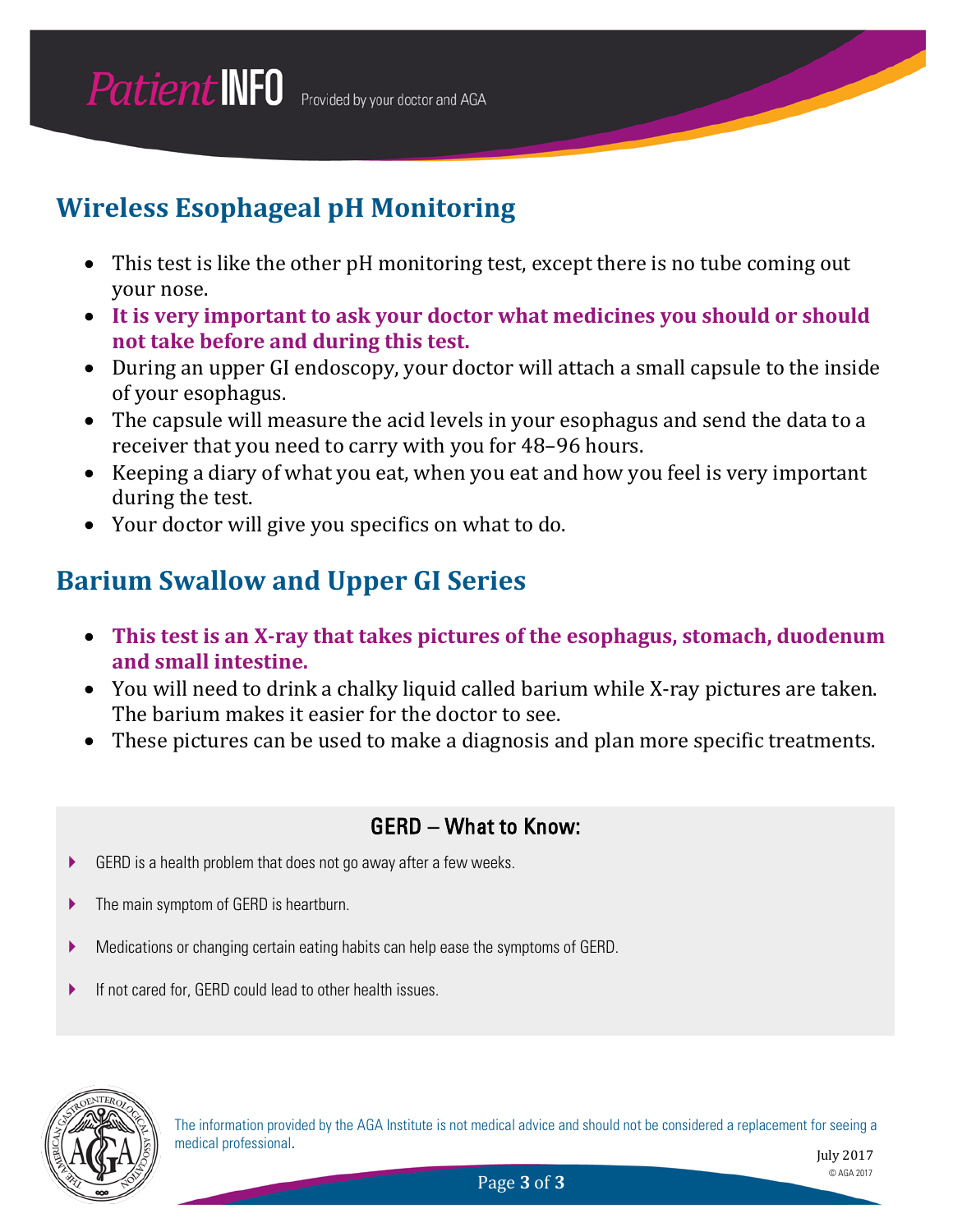## Treatment

**Both medications and changes in your habits can put off and control symptoms of gastroesophageal reflux disease (GERD).** Talk to your doctor about what choices are best for you to try first.

**Keeping a diary** about what you eat, when you eat, and how you feel after you eat can also help you better handle your symptoms and gives your doctor useful information on what to suggest to make you feel better. Try the MyGIHealth® app to help keep track of your symptoms.

Below is a list of things you can do to try to help control symptoms of GERD.

#### **Daily Habits**

- **Do not eat or drink items that give you heartburn** or other bad symptoms. Some such items might be:
	- Fried or fatty foods.
	- Chocolate.
	- Peppermint.
	- Alcohol.
	- Coffee (including decaf).
	- Carbonated drinks.
	- Ketchup and mustard.
	- Vinegar.
	- Tomato sauce.
	- Citrus fruits or juices.
- 
- **Be careful taking aspirin, anti-inflammatory and pain medications other than acetaminophen** (like Tylenol®). These can make heartburn worse.



The information provided by the AGA Institute is not medical advice and should not be considered a replacement for seeing a medical professional.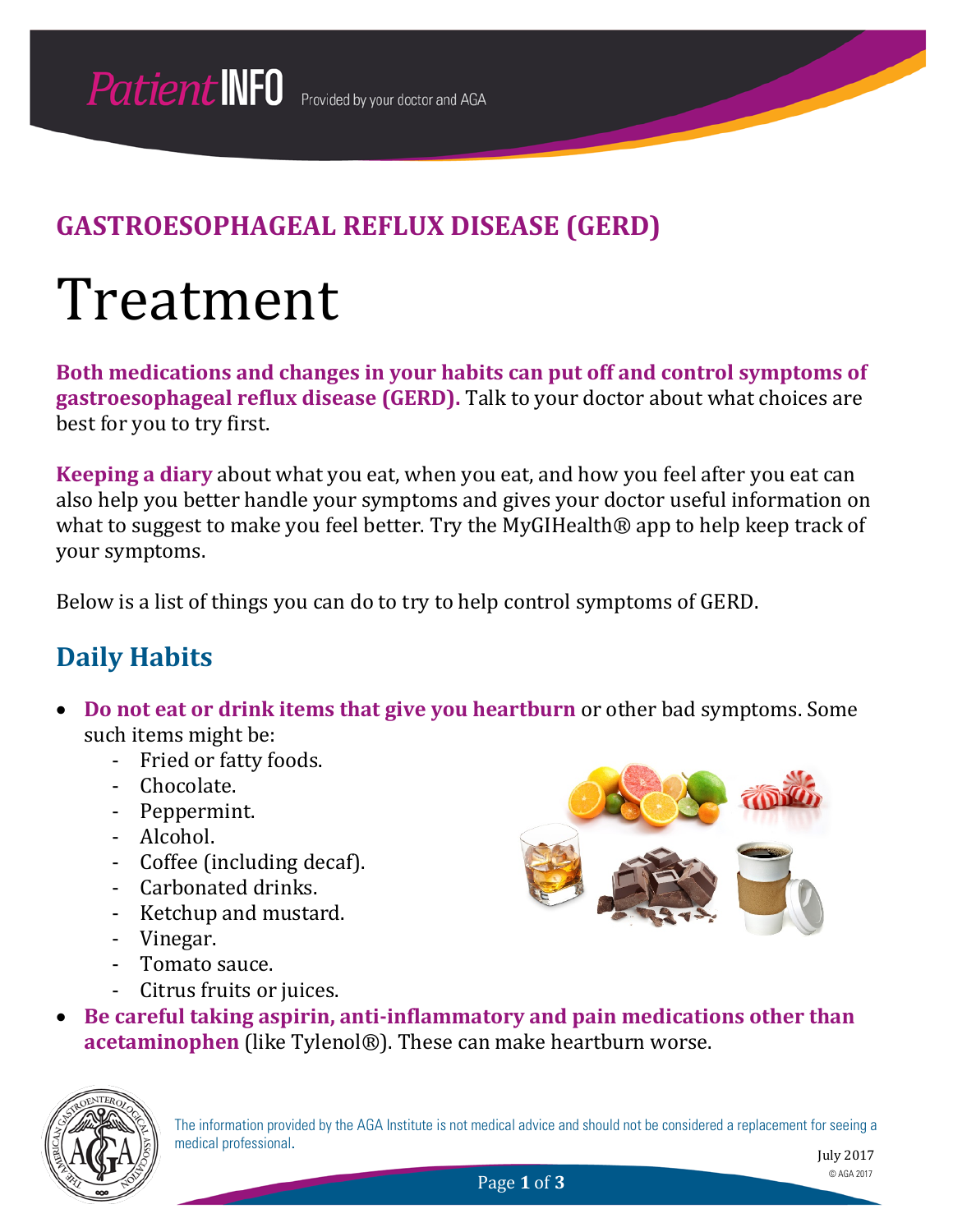- Eat smaller portions of food during meals and don't eat too much.
- **Stop eating three hours before lying down to sleep.**
- Raise the head of the bed four to six inches using blocks or phone books.
- If you are overweight, lose weight.
- Pressure on your belly can make reflux worse. Try **not wearing tight clothing or control top hosiery and body shapers**. Sit-ups, leg-lifts or stomach crunches can also make reflux worse.
- Stop smoking.

#### **Medications**

- *Acid-blocking medications* should only to be used at the dose and for the length of time showed on the label; be sure to tell your doctor if you use OTC acid-blocking medications.
	- **Antacids** they are available OTC; they get rid of acid in the stomach.
		- o Examples are:
			- Alka-Seltzer®.
			- Maalox®.
			- Mylanta®.
			- Rolaids®.
			- Riopan®.
			- Tums®.
			- Gaviscon®.
		- o Side effects may include diarrhea (loose stool) and constipation (hard stool or trouble passing stool).
		- H2RAs these are available OTC and in prescription strength; they reduce stomach acid and work longer but not as quickly as antacids.
			- o Examples are:
				- Pepcid® (famotidine).
				- Zantac® (ranitidine).
				- Axid® (nizatidine).
			- o Side effects may include headache, upset stomach, throwing up, constipation, diarrhea and abnormal bleeding or bruising.

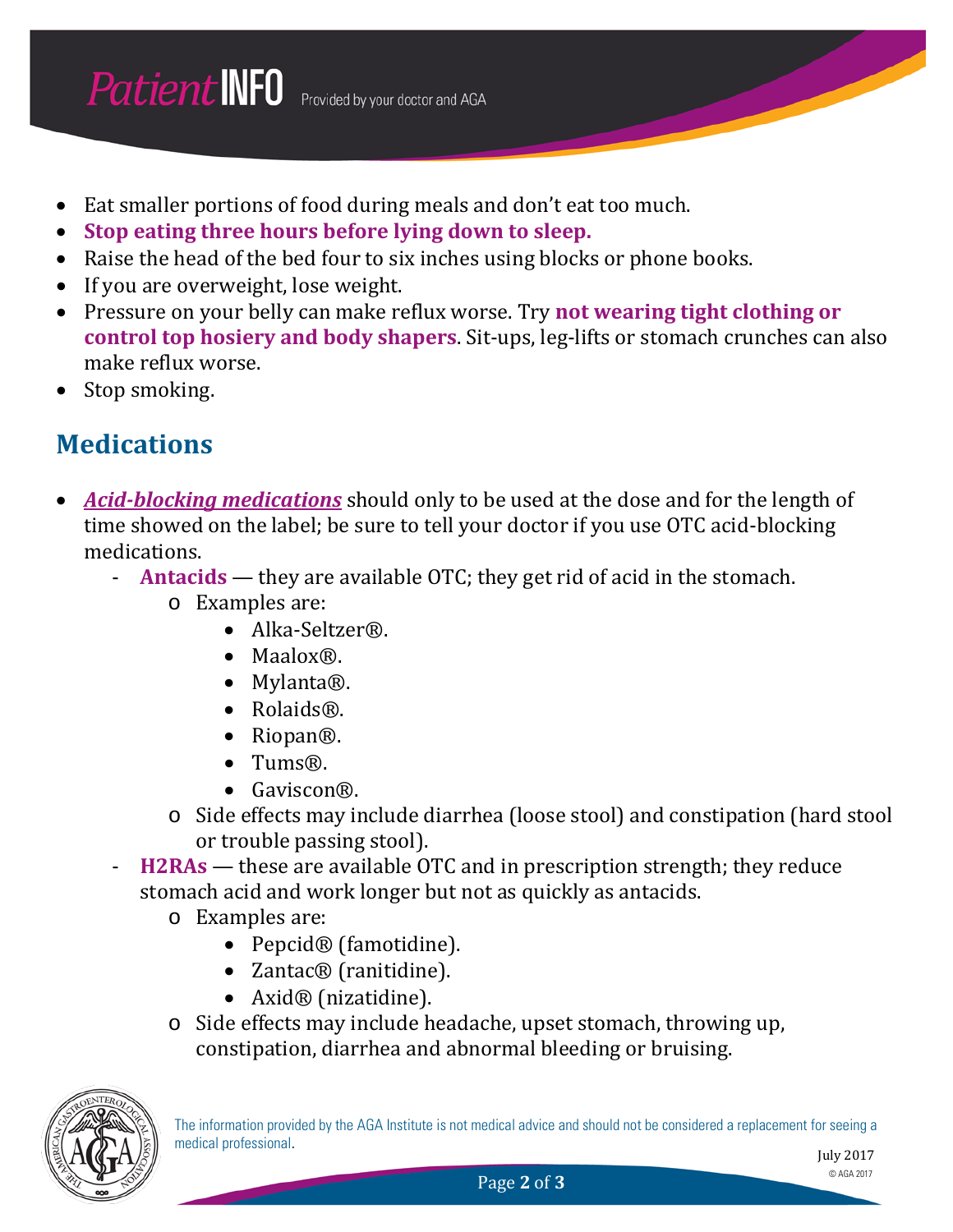- **Proton Pump Inhibitors (PPIs)** these are available OTC and in prescription strength; they are stronger at treating symptoms.
	- o Examples are:
		- Prilosec® (omeprazole).
		- Prevacid® (lansoprazole).
		- Protonix<sup>®</sup> (pantoprazole).
		- Dexilant® (dexlansoprazole).
	- o Side effects may include back pain, aching, cough, headache, dizziness, belly pain, gas, nausea, throwing up, constipation, diarrhea.

#### **Surgery**

**A small number of people with heartburn may need surgery** because of severe reflux and poor response to nonsurgical treatment. **Fundoplication is a surgery that reduces reflux.** Patients not wanting to take medication to control their symptoms are also candidates for surgery.

#### GERD – What to Know:

- GERD is a health problem that does not go away after a few weeks.
- **The main symptom of GERD is heartburn.**
- Medications or changing certain eating habits can help ease the symptoms of GERD.
- If not cared for, GERD could lead to other health issues.



The information provided by the AGA Institute is not medical advice and should not be considered a replacement for seeing a medical professional.